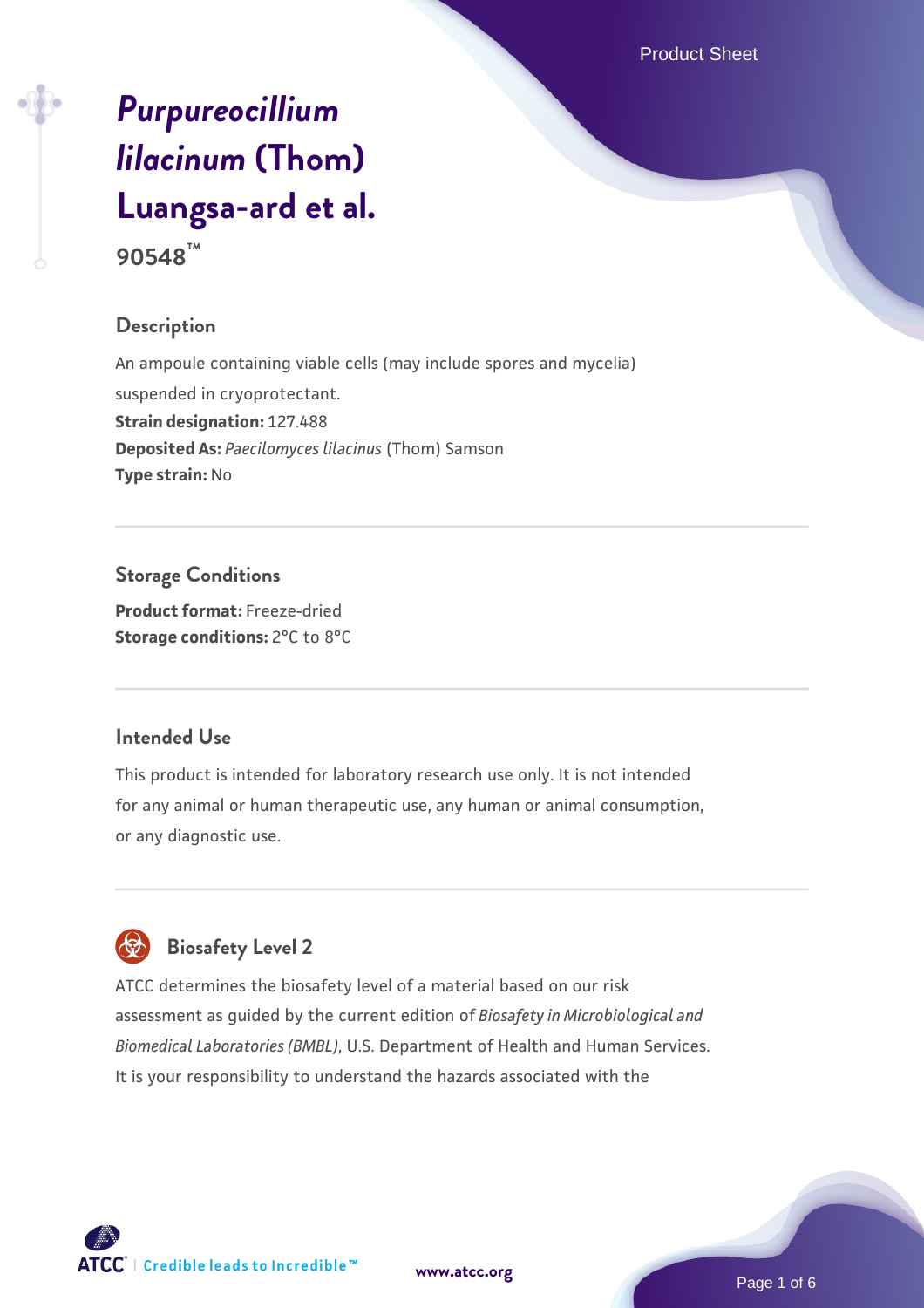material per your organization's policies and procedures as well as any other applicable regulations as enforced by your local or national agencies.

ATCC highly recommends that appropriate personal protective equipment is always used when handling vials. For cultures that require storage in liquid nitrogen, it is important to note that some vials may leak when submersed in liquid nitrogen and will slowly fill with liquid nitrogen. Upon thawing, the conversion of the liquid nitrogen back to its gas phase may result in the vial exploding or blowing off its cap with dangerous force creating flying debris. Unless necessary, ATCC recommends that these cultures be stored in the vapor phase of liquid nitrogen rather than submersed in liquid nitrogen.

# **Certificate of Analysis**

For batch-specific test results, refer to the applicable certificate of analysis that can be found at www.atcc.org.

#### **Growth Conditions**

**Medium:**  [ATCC Medium 312: Czapek's agar](https://www.atcc.org/-/media/product-assets/documents/microbial-media-formulations/3/1/2/atcc-medium-312.pdf?rev=4992717cc7f64a9dadaeb35a339cb643) [ATCC Medium 325: Malt extract agar \(Blakeslee's formula\)](https://www.atcc.org/-/media/product-assets/documents/microbial-media-formulations/3/2/5/atcc-medium-325.pdf?rev=146ec77015184a96912232dcb12386f9) [ATCC Medium 336: Potato dextrose agar \(PDA\)](https://www.atcc.org/-/media/product-assets/documents/microbial-media-formulations/3/3/6/atcc-medium-336.pdf?rev=d9160ad44d934cd8b65175461abbf3b9) **Temperature:** 24-26°C **Atmosphere:** Aerobic

**Handling Procedures**





Page 2 of 6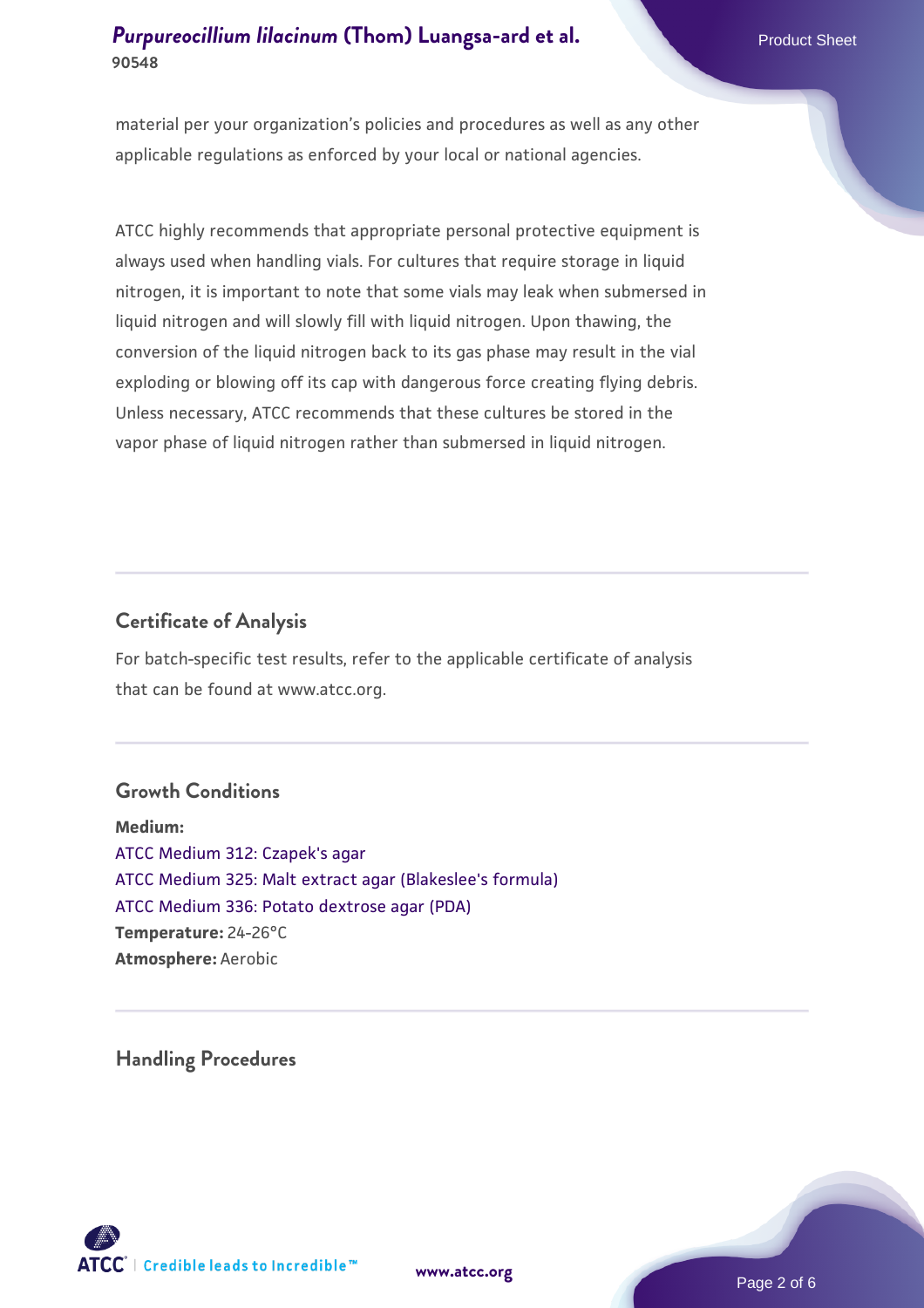#### For **freeze-dry (lyophilized)** ampoules:

- 1. Open an ampoule according to enclosed instructions.
- 2. From a single test tube of **sterile distilled water** (5 to 6 mL), withdraw approximately 0.5 to 1.0 mL with a sterile pipette and apply directly to the pellet. Stir to form a suspension.
- 3. Aseptically transfer the suspension back into the test tube of sterile distilled water.
- Let the test tube sit at room temperature (25°C) undisturbed for **at** 4. **least 2 hours**; longer (e.g., overnight) rehydration might increase viability of some fungi.
- Mix the suspension well. Use several drops (or make dilutions if desired) 5. to inoculate recommended solid or liquid medium. Include a control that receives no inoculum.
- 6. Incubate the inoculum at the propagation conditions recommended.
- 7. Inspect for growth of the inoculum/strain regularly. The sign of viability is noticeable typically after 2-3 days of incubation. However, the time necessary for significant growth will vary from strain to strain.

#### **Notes**

Additional information on this culture is available on the ATCC<sup>®</sup> web site at www.atcc.org.

#### **Material Citation**

If use of this material results in a scientific publication, please cite the material in the following manner: *Purpureocillium lilacinum* (Thom) Luangsaard et al. (ATCC 90548)

#### **References**

References and other information relating to this material are available at www.atcc.org.

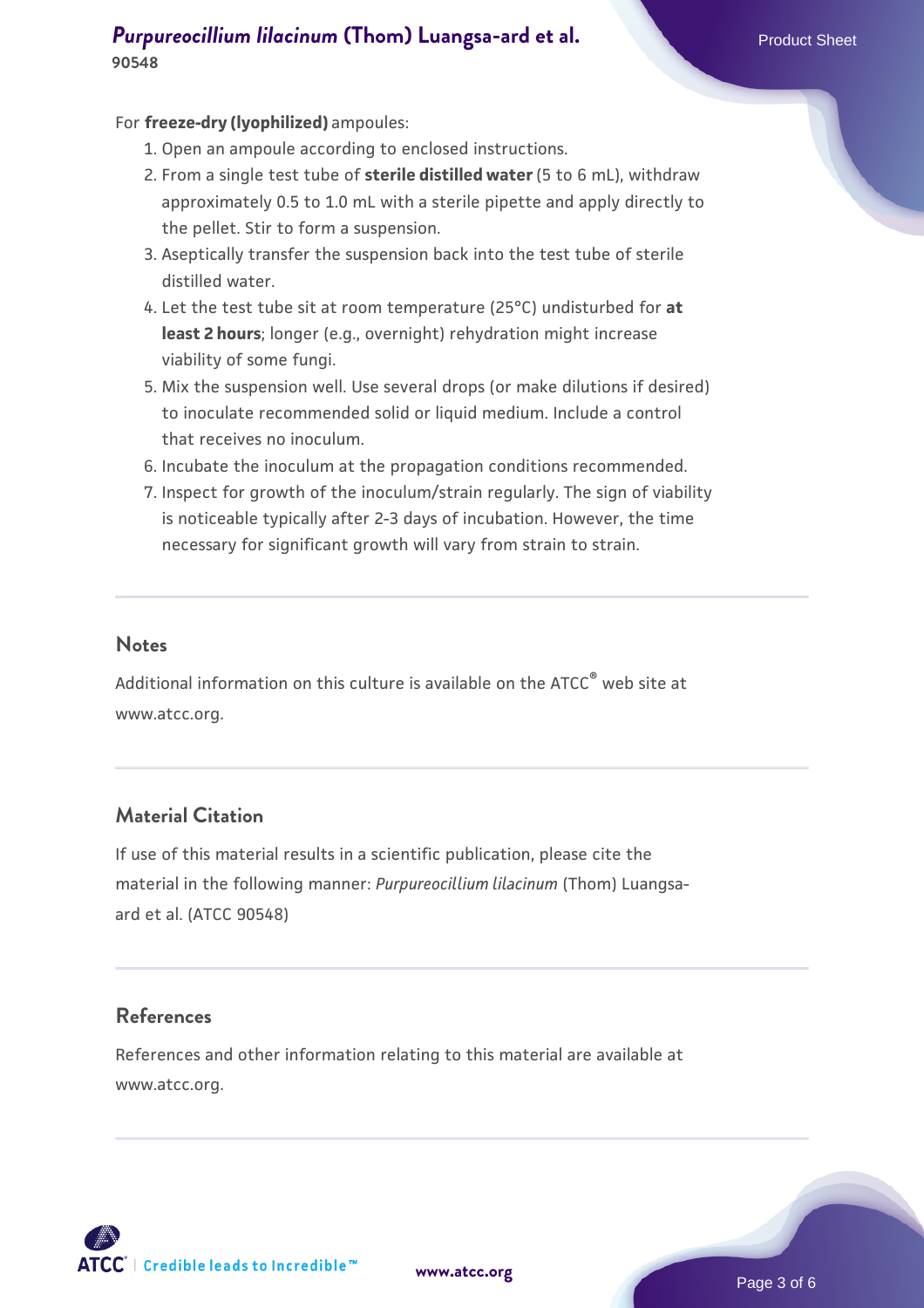#### **Warranty**

The product is provided 'AS IS' and the viability of ATCC<sup>®</sup> products is warranted for 30 days from the date of shipment, provided that the customer has stored and handled the product according to the information included on the product information sheet, website, and Certificate of Analysis. For living cultures, ATCC lists the media formulation and reagents that have been found to be effective for the product. While other unspecified media and reagents may also produce satisfactory results, a change in the ATCC and/or depositor-recommended protocols may affect the recovery, growth, and/or function of the product. If an alternative medium formulation or reagent is used, the ATCC warranty for viability is no longer valid. Except as expressly set forth herein, no other warranties of any kind are provided, express or implied, including, but not limited to, any implied warranties of merchantability, fitness for a particular purpose, manufacture according to cGMP standards, typicality, safety, accuracy, and/or noninfringement.

#### **Disclaimers**

This product is intended for laboratory research use only. It is not intended for any animal or human therapeutic use, any human or animal consumption, or any diagnostic use. Any proposed commercial use is prohibited without a license from ATCC.

While ATCC uses reasonable efforts to include accurate and up-to-date information on this product sheet, ATCC makes no warranties or representations as to its accuracy. Citations from scientific literature and patents are provided for informational purposes only. ATCC does not warrant that such information has been confirmed to be accurate or complete and the customer bears the sole responsibility of confirming the accuracy and completeness of any such information.

This product is sent on the condition that the customer is responsible for and assumes all risk and responsibility in connection with the receipt, handling,



**[www.atcc.org](http://www.atcc.org)**

Page 4 of 6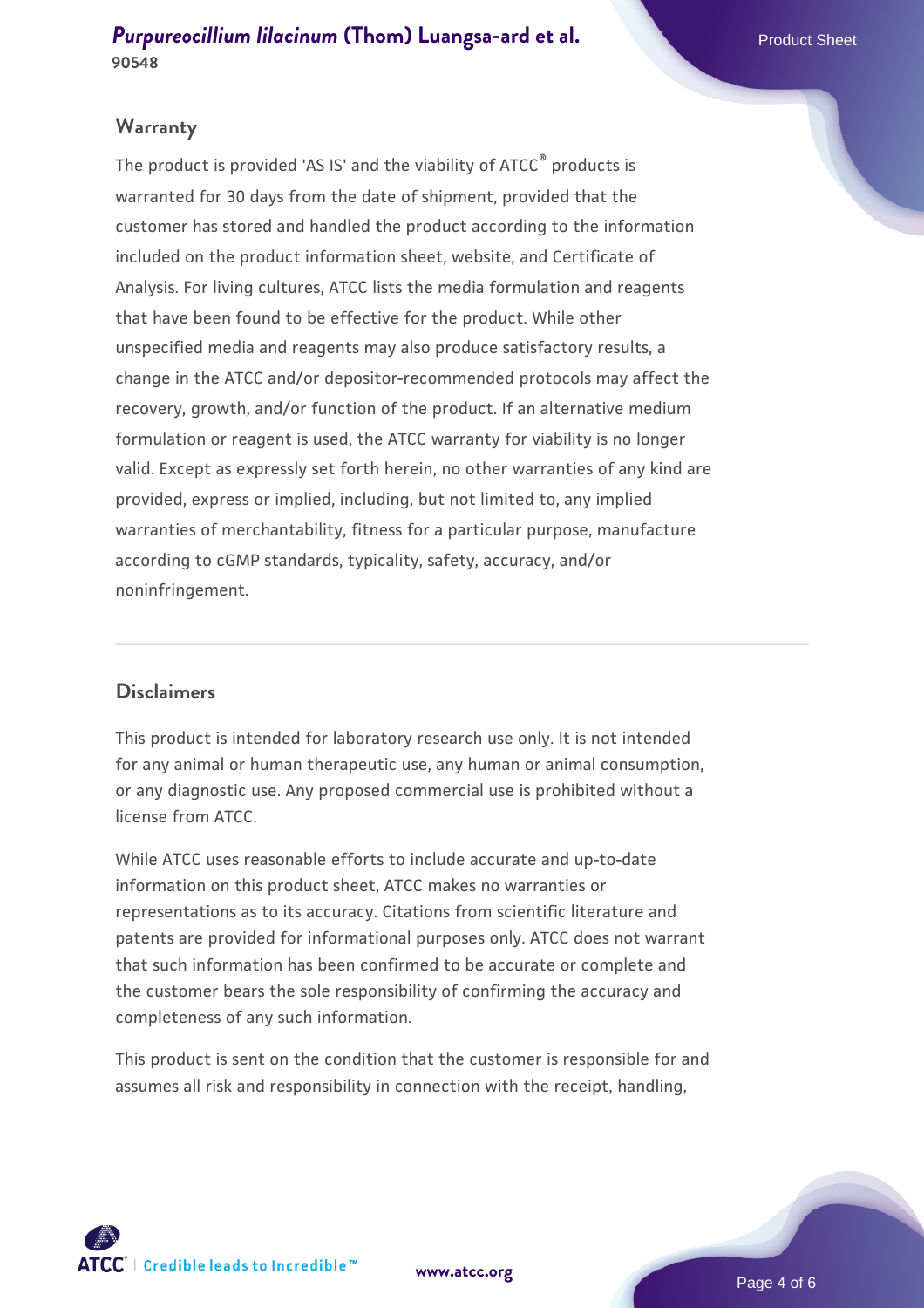storage, disposal, and use of the ATCC product including without limitation taking all appropriate safety and handling precautions to minimize health or environmental risk. As a condition of receiving the material, the customer agrees that any activity undertaken with the ATCC product and any progeny or modifications will be conducted in compliance with all applicable laws, regulations, and guidelines. This product is provided 'AS IS' with no representations or warranties whatsoever except as expressly set forth herein and in no event shall ATCC, its parents, subsidiaries, directors, officers, agents, employees, assigns, successors, and affiliates be liable for indirect, special, incidental, or consequential damages of any kind in connection with or arising out of the customer's use of the product. While reasonable effort is made to ensure authenticity and reliability of materials on deposit, ATCC is not liable for damages arising from the misidentification or misrepresentation of such materials.

Please see the material transfer agreement (MTA) for further details regarding the use of this product. The MTA is available at www.atcc.org.

# **Copyright and Trademark Information**

© ATCC 2021. All rights reserved.

ATCC is a registered trademark of the American Type Culture Collection.

#### **Revision**

This information on this document was last updated on 2021-05-19

# **Contact Information**

ATCC 10801 University Boulevard Manassas, VA 20110-2209 USA